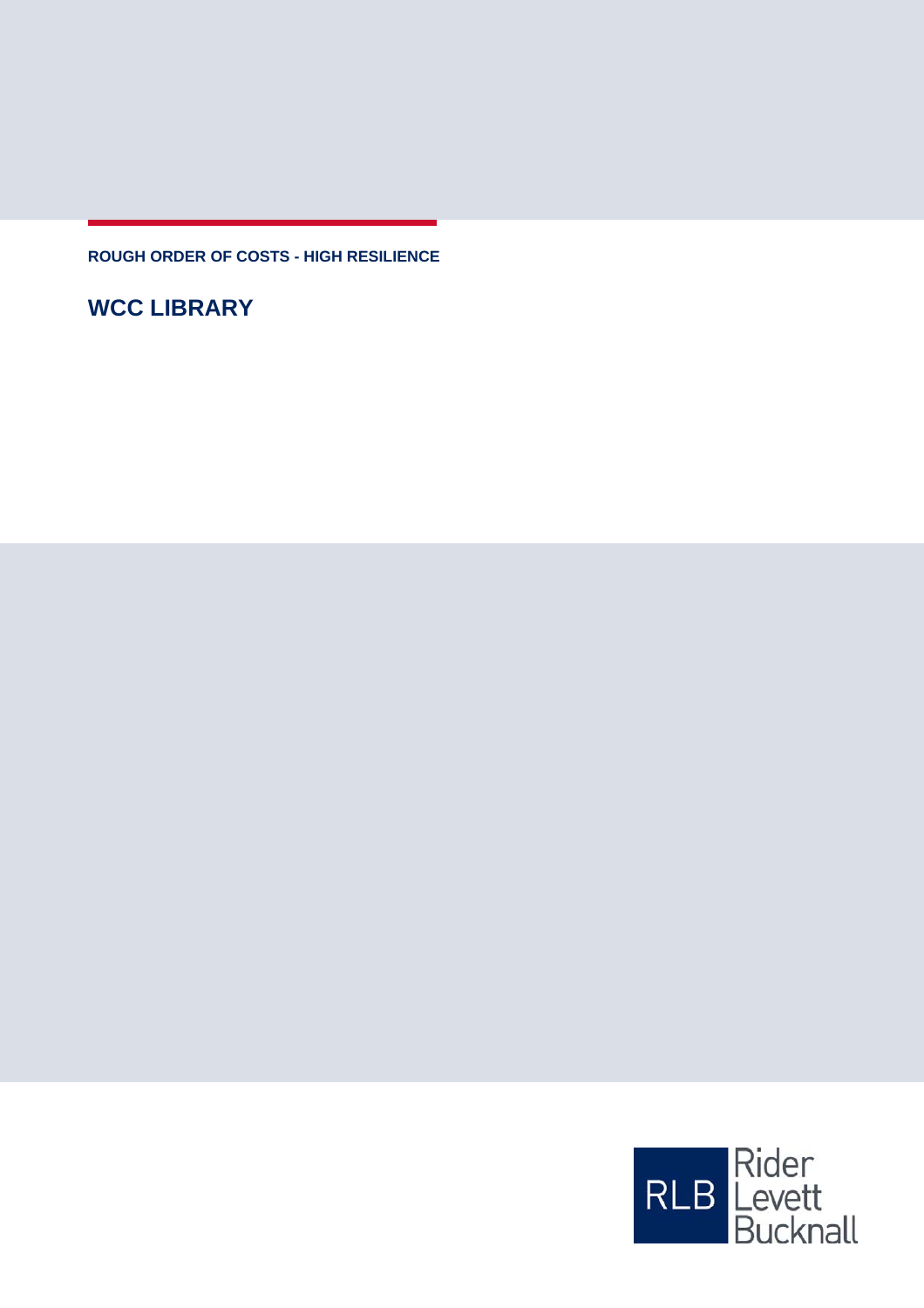

# **Rough Order of Costs - High Resilience WCC Library**

## Project Details

## **Description**

### *Basis of Estimate*

- Structural Strengthening and Refurbishment of Existing Library Building
- Estimate based on Concept Level Elemental Estimating
- No architectural design documents/drawings/specifications; and the like, provided. Estimate subject to confirmation of design
- Estimate completed Feb 2020

## IMPACTS OF COVID-19

Our estimate has been prepared on the basis of "normal" economic considerations and in the context of "conventional" industry conditions.

It is clear that the respiratory disease COVID-19, is having a significant impact Globally. Whilst the impacts are changing on a daily basis, the disease is rapidly being seen as the single most disruptive factor to affect Global population health and the worlds' economies.

Our estimate makes no provision for the impacts of COVID-19.

We advise that an impact on the estimate is likely, and could vary considerably depending on the extent and severity of a variety of issues, outside of our ability to control, influence or predict, extending but not limited to :

- Economy, industry and society shut down
- Border closures affecting supply of labour in particular
- Exchange rate fluctuations
- Off-shore manufacturing capacity and timing of delivery
- Local and National logistics, including delivery of materials and supplies etc.
- Availability of on-site staff to manage productivity of the works
- Availability of on-site labour to implement the works
- Availability of off-site management and administrative functions to support on-site activity

The impact on the estimate may only be in the short to medium term. However, this will be subject to ongoing monitoring.

## *Documents*

- Aurecon WCC\_Central Library (IL3) Base Isolation Solution-CONCEPT
- Aurecon Central Library Building Services Design Features Report Ref: 253267 Revison A including Marked Up Building Services Layout Drawings as required
- No architectural design documents/drawings/specifications; and the like, provided.

#### *Items Specifically Included*

- Provisional sum for separation of central services to isolate future library
- Temporary Shoring, De-Watering; and the like, for Base Isolation Works
- Seismic Strengthening Works including Base Isloation, Rattle Space and Seismic Separation Works
- Base Build Architectural Fitout
- Seismic Panel Upgrade & Central Staircase Works
- Roof and Facade Remedial Works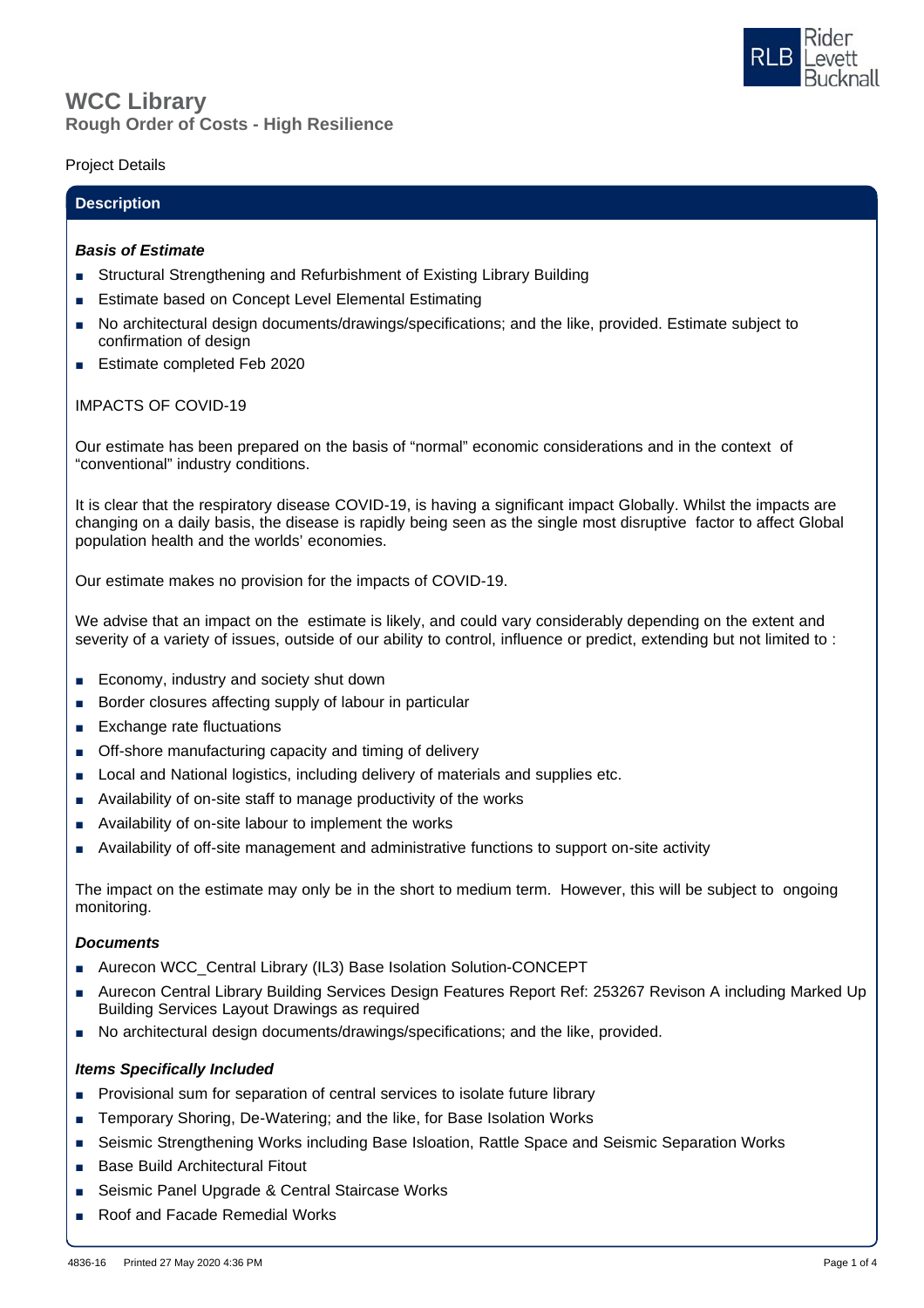



# Project Details

# **Description**

- New Lifts
- Allowance for professional fees estimate only

### *Items Specifically Excluded*

- Relocation costs
- Temporary & Offsite accommodation
- On-going lease costs
- Furniture, fittings and equipment including shelving, whiteboards, pinboards, artworks, feature finishes, audio equipment and cabling and kitchenette fitout
- AV / Phone / PABX system costs
- Removal of hazardous materials (Incl. Asbestos)
- Treatment of Contamination
- Landscaping
- Removal and disposal of any contaminants within the building and surrounds
- Site investigation costs including geotechnical investigation
- Goods and Services Tax (GST)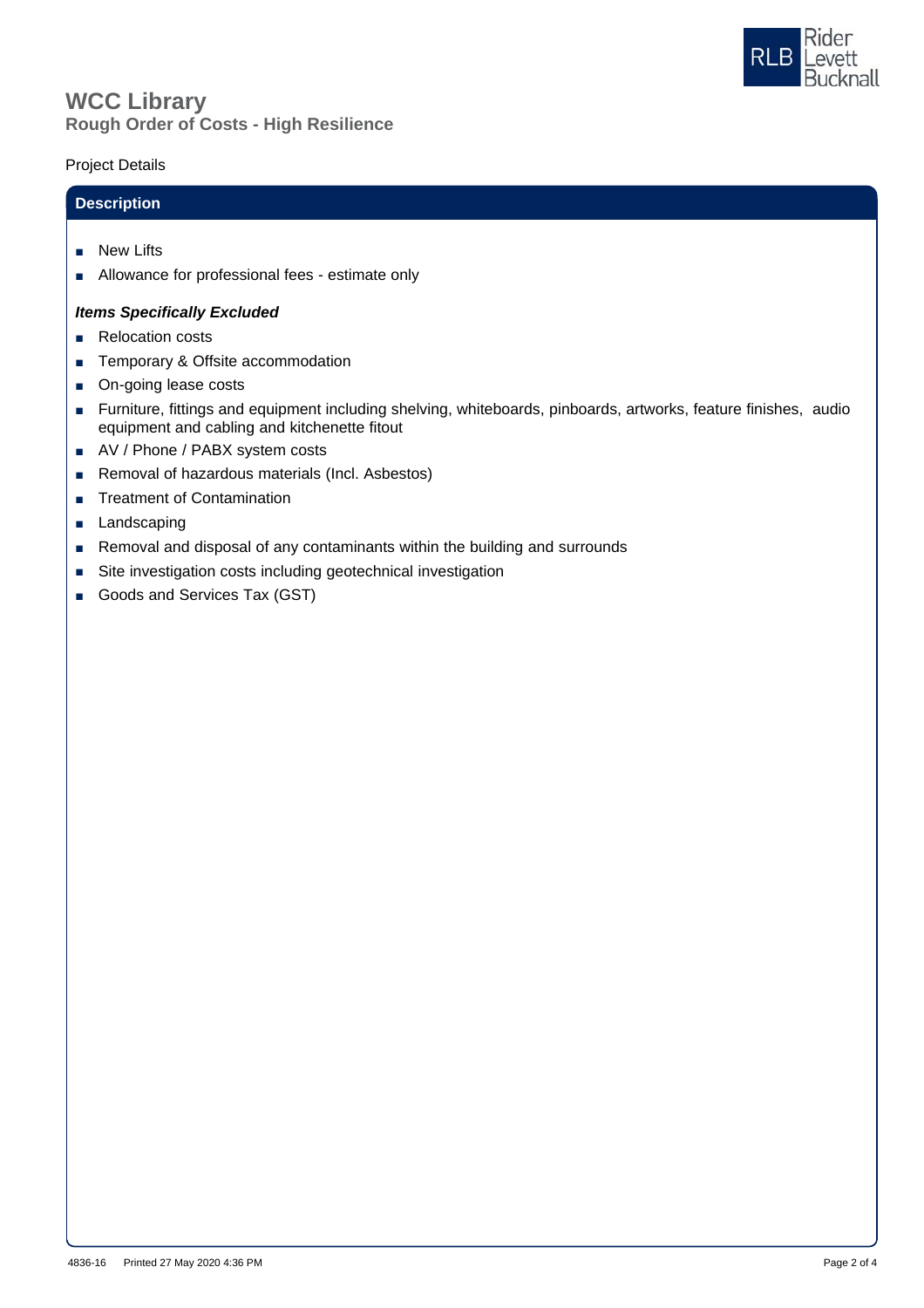

# **Rough Order of Costs - High Resilience WCC Library**

# Location Summary

GFA: Gross Floor Area

| <b>Location</b>                                    |                |                                          |                           | GFA m <sup>2</sup> | Cost/m <sup>2</sup> | <b>Total Cost</b>       |
|----------------------------------------------------|----------------|------------------------------------------|---------------------------|--------------------|---------------------|-------------------------|
| A<br>в                                             |                | <b>ENABLING WORKS</b><br><b>BASEMENT</b> |                           |                    |                     | 11,664,635.00           |
|                                                    | B1             | <b>Basement Structure</b>                |                           | 3,995              | 6,594               | 26,343,890.00           |
|                                                    | B <sub>2</sub> | <b>Basement Fitout</b>                   |                           | 3,995              | 200                 | 799,000.00              |
|                                                    | B <sub>3</sub> | <b>Basement Services</b>                 |                           | 3,995              | 675                 | 2,696,750.00            |
|                                                    |                |                                          | <b>B-BASEMENT</b>         | 3,995              | \$7,469             | \$29,839,640.00         |
| C                                                  |                | <b>SUPERSTRUCTURE</b>                    |                           |                    |                     |                         |
|                                                    | C <sub>1</sub> | Structure                                |                           | 15,706             | 1,557               | 24,460,900.00           |
|                                                    | C <sub>2</sub> | <b>Building Exterior &amp; Roof</b>      |                           | 15,706             | 203                 | 3,193,550.00            |
|                                                    | C <sub>3</sub> | Fitout Upper Floors & Plantroom          |                           | 15,706             | 509                 | 7,996,200.00            |
|                                                    | C <sub>4</sub> | <b>Building Services Infrastructure</b>  |                           | 15,706             | 352                 | 5,525,000.00            |
|                                                    | C <sub>5</sub> | <b>Lift Installations</b>                |                           | 15,706             | 89                  | 1,400,000.00            |
|                                                    | C <sub>6</sub> | <b>Building Services</b>                 |                           | 15,706             | 1,085               | 17,041,010.00           |
|                                                    | C7             | Landscaping                              |                           | 15,706             | 96                  | 1,500,000.00            |
|                                                    |                |                                          | <b>C - SUPERSTRUCTURE</b> | 15,706             | \$3,891             | $\sqrt{$61,116,660.00}$ |
|                                                    |                |                                          | <b>ESTIMATED NET COST</b> | 19,701             | \$5,209             | \$102,620,935.00        |
| <b>MARGINS &amp; ADJUSTMENTS</b>                   |                |                                          |                           |                    |                     |                         |
| Main Contractors Preliminary & General Costs       |                |                                          |                           |                    |                     | \$16,419,065.00         |
| Main Contractors Margin                            |                |                                          |                           |                    |                     | \$7,740,000.00          |
| <b>ESTIMATED TENDER PRICE</b>                      |                |                                          |                           | 19,701             | \$6,435             | \$126,780,000.00        |
| Design Development Contingency                     |                |                                          |                           |                    |                     | \$12,680,000.00         |
| <b>Construction Contingency</b>                    |                |                                          |                           |                    |                     | \$13,945,000.00         |
| <b>ESTIMATED CONSTRUCTION PRICE</b>                |                |                                          |                           |                    | \$7,787             | \$153,405,000.00        |
| Professional Fees (WCC Provisional Fees Allowance) |                |                                          |                           |                    |                     | \$23,010,000.00         |
| Escalation                                         |                |                                          |                           |                    |                     | Excluded                |
| <b>Consent Costs</b>                               |                |                                          |                           |                    |                     | Excluded                |
| <b>GST</b>                                         |                |                                          |                           |                    |                     | Excluded                |
| Finance & Funding Costs                            |                |                                          |                           |                    |                     | Excluded                |
| <b>Land Costs</b>                                  |                |                                          |                           |                    |                     | Excluded                |
| Insurances                                         |                |                                          |                           |                    |                     | Excluded                |
| <b>Local Authority Fees</b>                        |                |                                          |                           |                    |                     | Excluded                |
| <b>Marketing Costs</b>                             |                |                                          |                           |                    |                     | Excluded                |
| <b>Decanting Costs</b>                             |                |                                          |                           |                    | Excluded            |                         |
| <b>Temporary Accommodation Costs</b>               |                |                                          |                           |                    |                     | Excluded                |